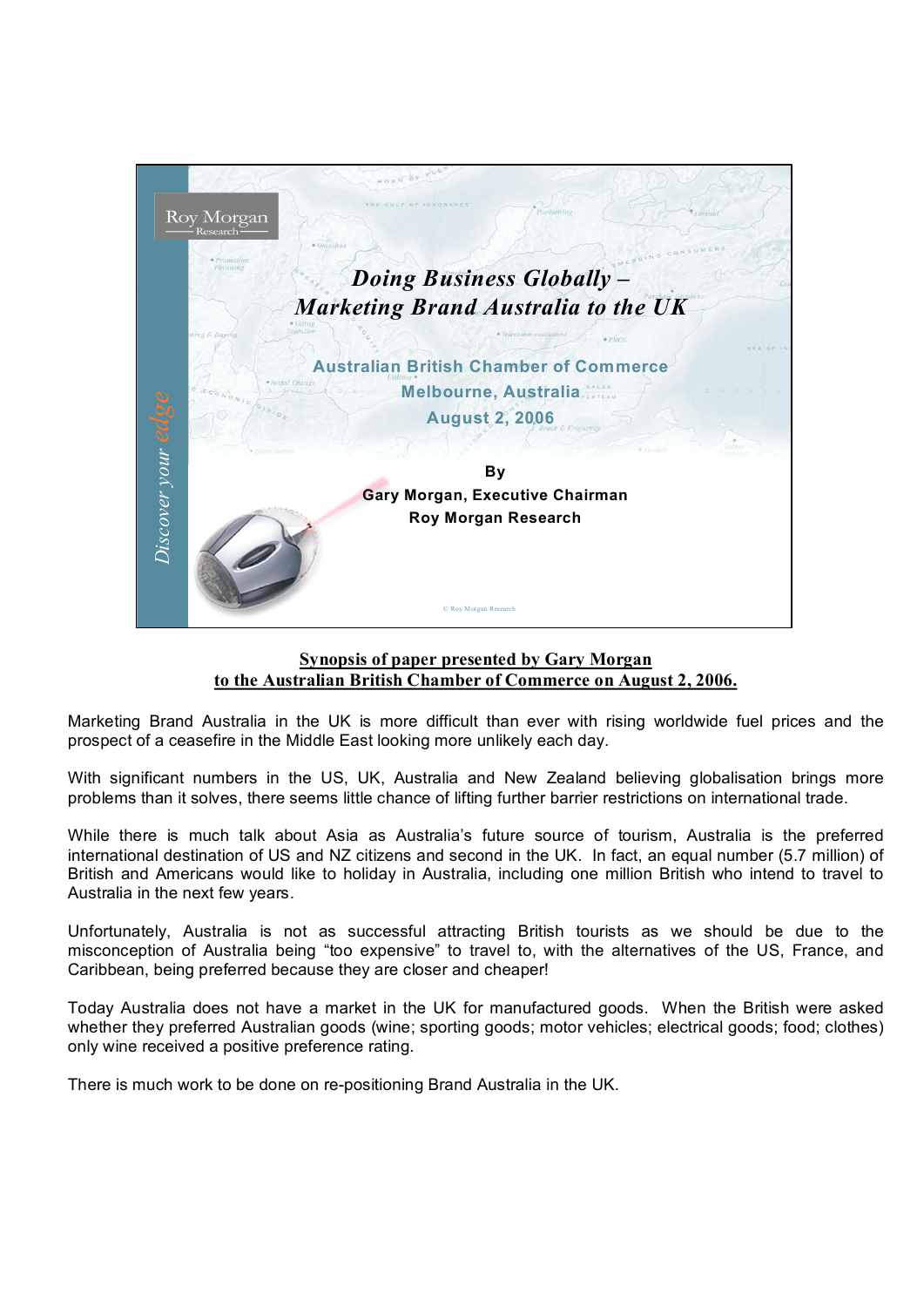

Today fuel prices are causing financial hardships for Australians. 50% of Australians say the increasing fuel price has caused financial hardship for them or their household. (It's even worse in the US where 60% claim hardship.)

The latest Morgan Poll shows 4-in-5 Australians want a Middle East ceasefire. 79% of Australians say Israel should try to negotiate a ceasefire, 12% say Israel should continue to use military force in Lebanon and 9% can't say. Of all Australians, last week 34% blame Israel or US while 23% blame Hezbollah, Iran, Syria, Palestine, or Hamas - it would be different today!

The issues in Australia are:

- · **Uranium mining** following Opposition Leader Kim Beazley's pledge to expand Labor's uranium mining policy – support for expansion of uranium mining increased by 13% to 38% 59% men support only 18% women. However, the majority (51%) still oppose the expansion of uranium mines in Australia beyond three.
- · **Costello vs Howard leadership struggle** the findings were clear on this issue. Mr Howard (43%) was clearly ahead of Mr Costello (17%) in the eyes of the electorate as the preferred coalition leader.
- · However, the sleeper remains the electorate's response to **Industrial Relations**.

**It's all about globalisation.**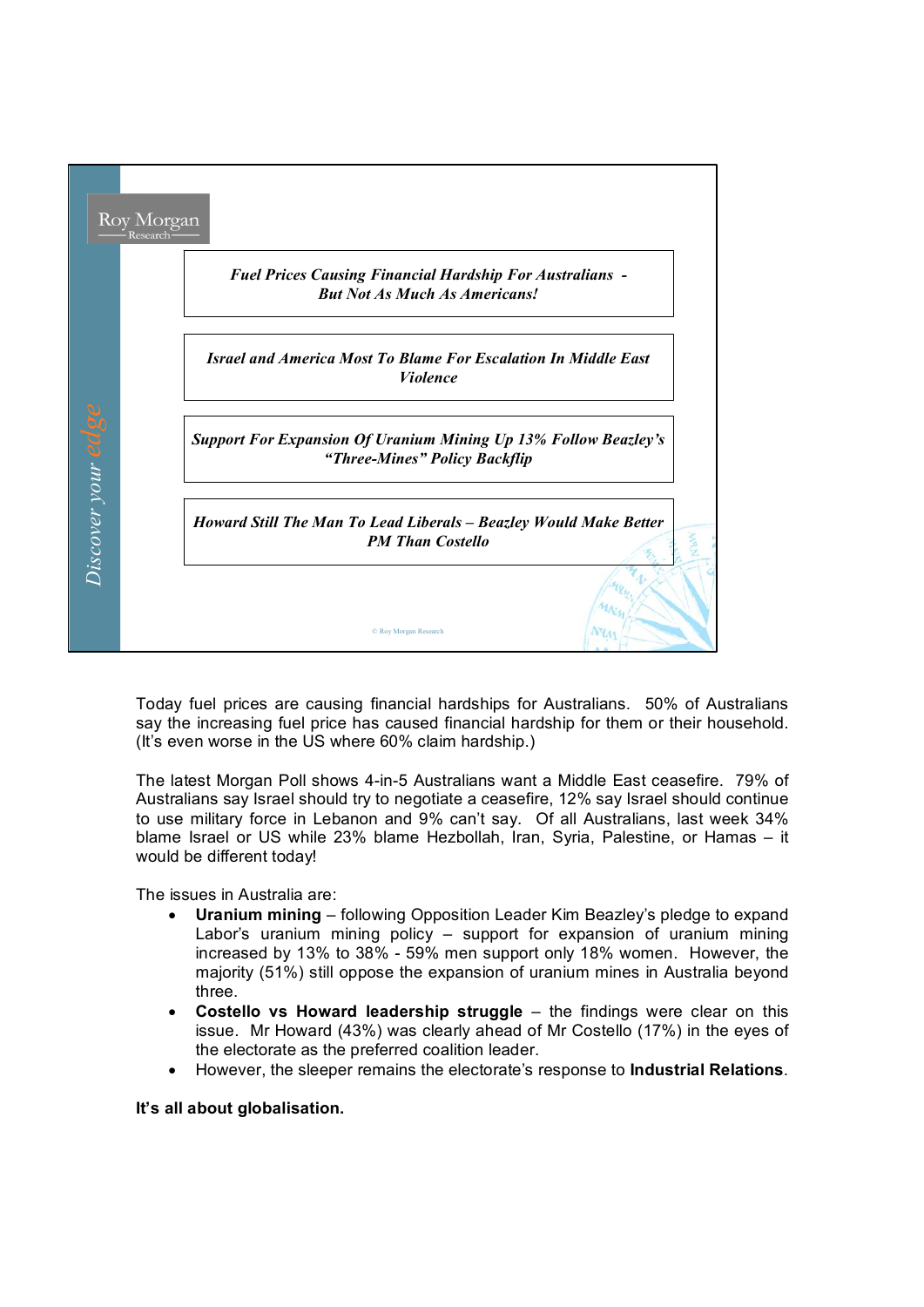

*"Globalisation brings more problems than it solves*" is a fairly widely held view – even in the US. The latest Roy Morgan International research shows that a majority of Australians (60%) believe "*Globalisation brings more problems than it solves*", as do 57% in the UK, 54% in New Zealand and 50% in the US. But nothing prepared us for the overwhelming response from Indonesia – 92% of Indonesians believe *"Globalisation brings more problems than it solves."*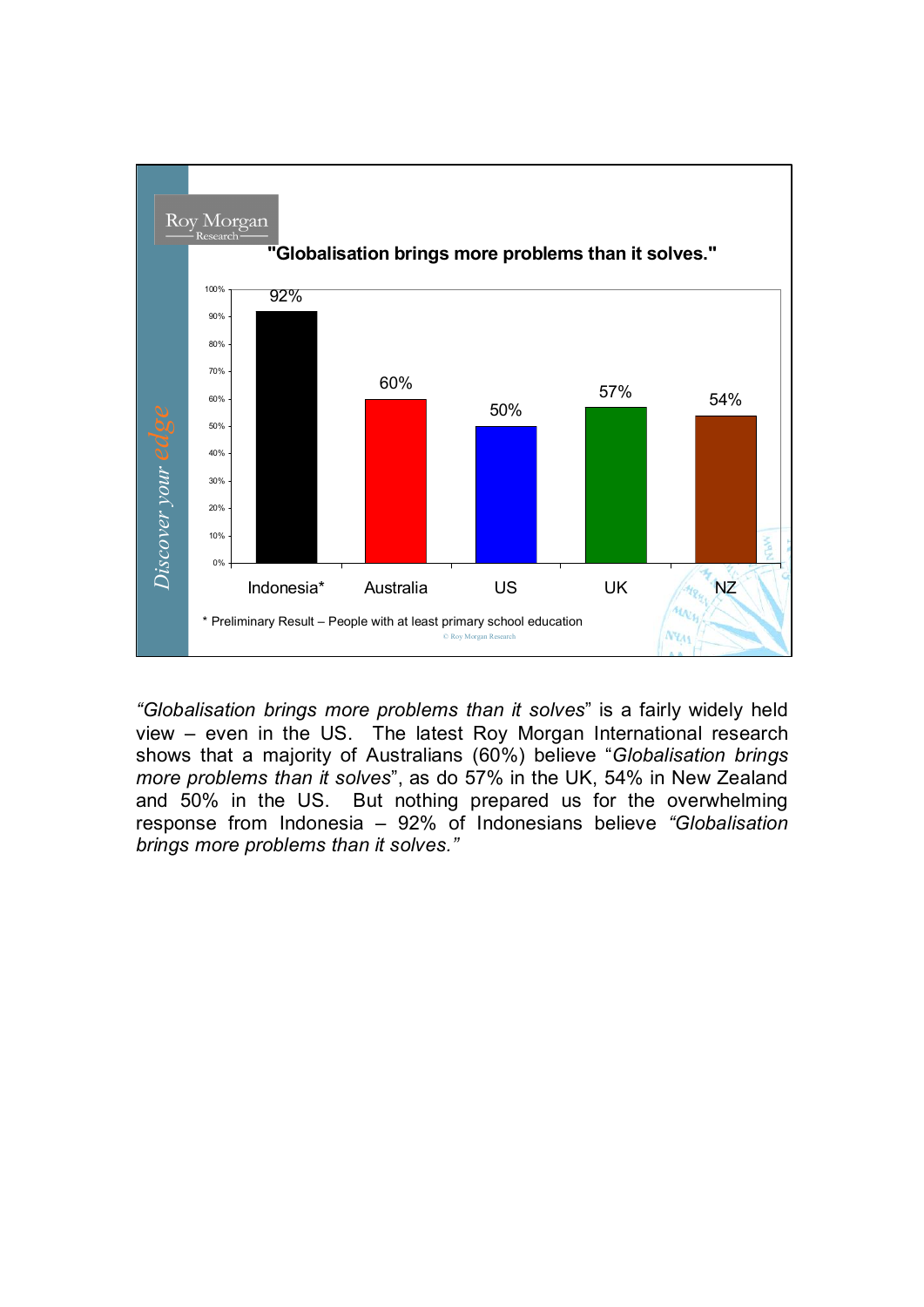|                    |                | <b>Top 10 Preferred International Destinations</b> |                      |                      |                        |  |
|--------------------|----------------|----------------------------------------------------|----------------------|----------------------|------------------------|--|
|                    | <b>Rank</b>    | <b>USA</b><br>$(14+)$                              | <b>UK</b><br>$(14+)$ | <b>NZ</b><br>$(14+)$ | <b>AUST</b><br>$(14+)$ |  |
|                    | 1              | <b>Australia</b>                                   | US                   | <b>Australia</b>     | <b>UK</b>              |  |
|                    | $\overline{2}$ | UK                                                 | <b>Australia</b>     | UK                   | US                     |  |
|                    | 3              | Italy                                              | <b>NZ</b>            | US                   | Canada                 |  |
|                    | 4              | France                                             | Canada               | Europe (unspec.)     | <b>NZ</b>              |  |
|                    | 5              | Germany                                            | Spain                | Canada               | Europe (unspec.)       |  |
| Discover your edge | 6              | Europe (unspec.)                                   | Italy                | Italy                | Italy                  |  |
|                    | 7              | Ireland                                            | France               | France               | France                 |  |
|                    | 8              | Spain                                              | South Africa         | Fiii                 | Ireland                |  |
|                    | 9              | <b>NZ</b>                                          | India                | Greece               | Greece                 |  |
|                    | 10             | Japan                                              | China                | Ireland              | Germany                |  |

٦

But Brits do want to come to Australia.

**The Company** 

We are the second most popular International destination for Brits – after the US.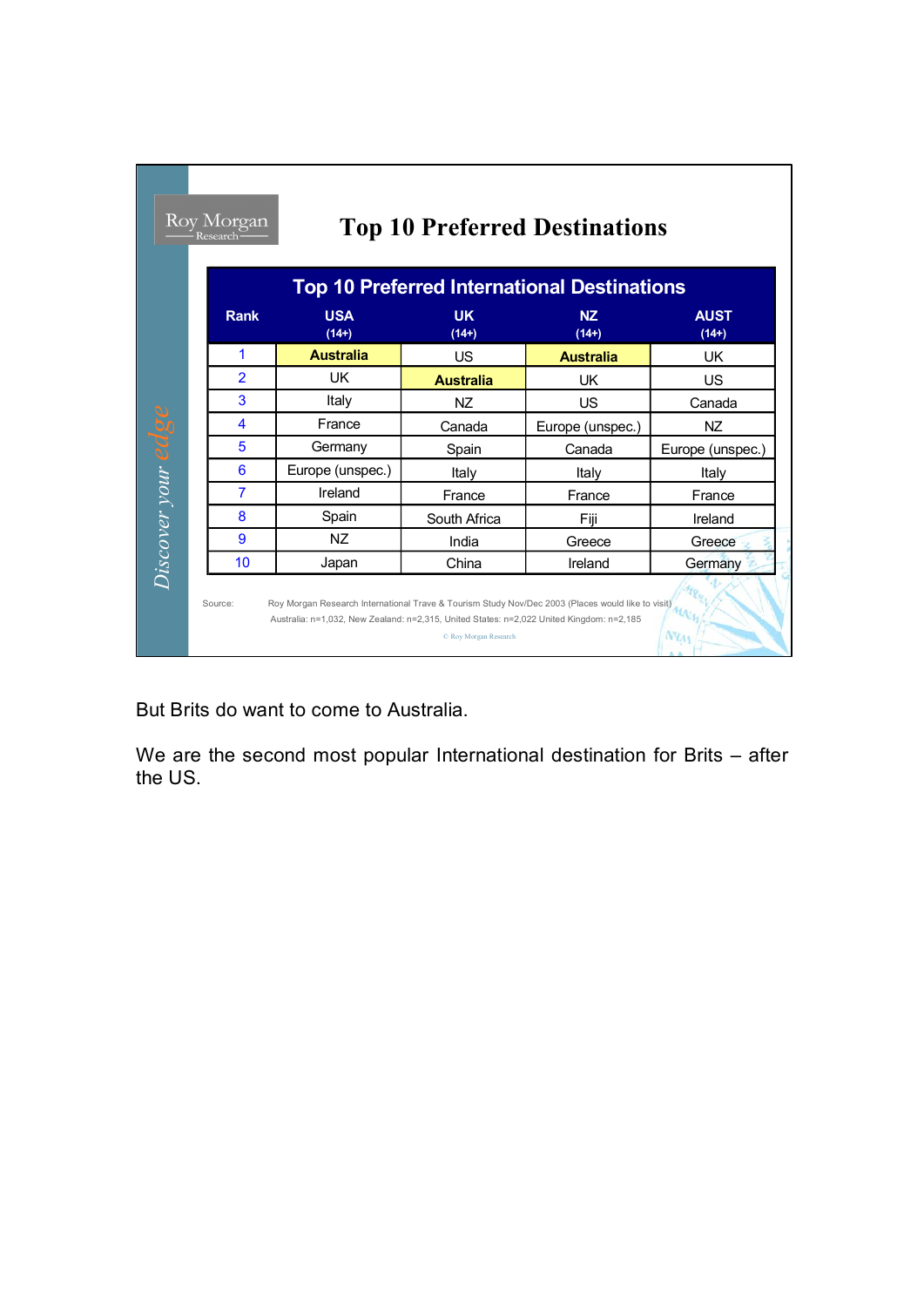

5.7 million Brits would like to holiday in Australia – as many as Americans – and out of a much smaller population.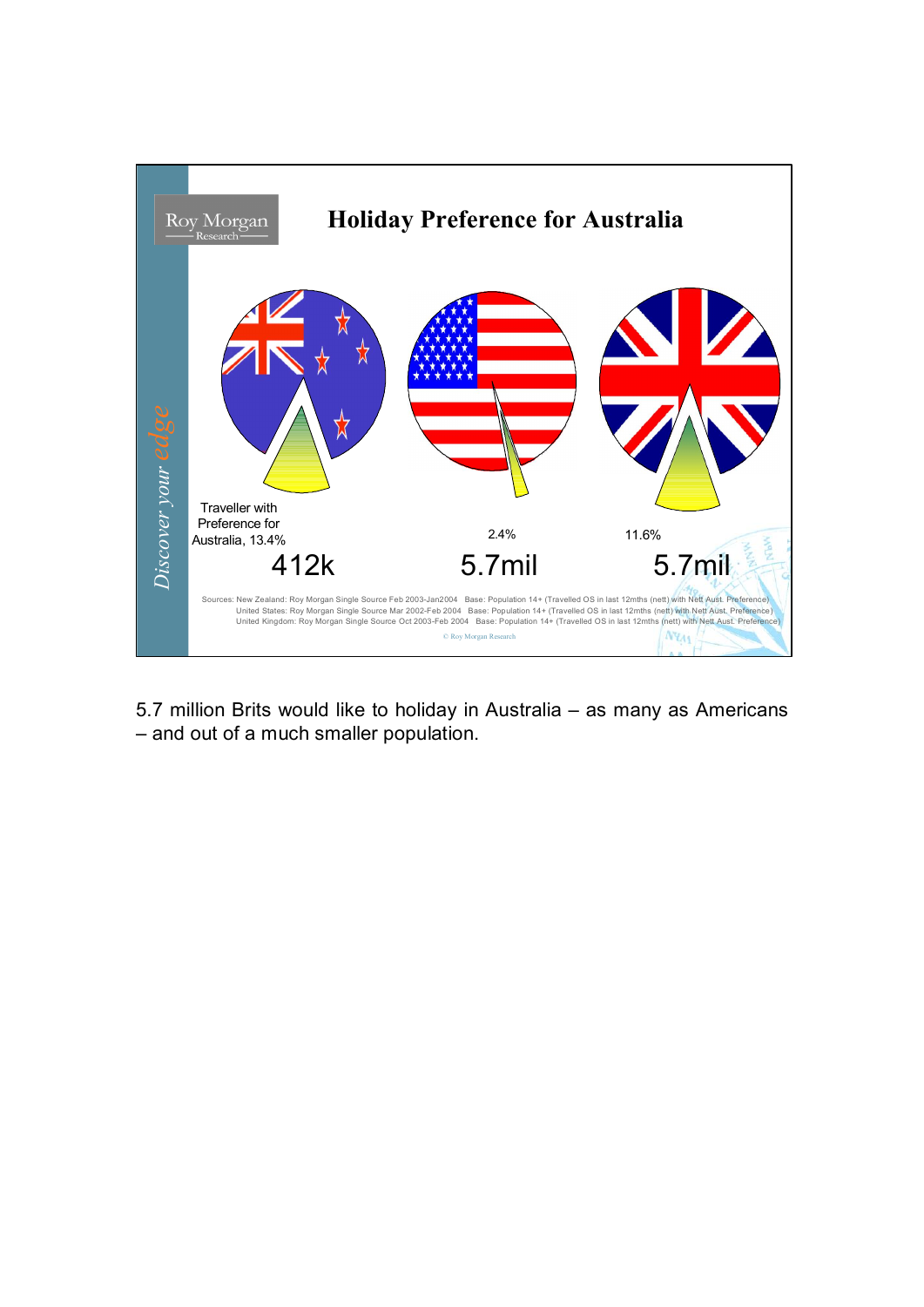

And Brits actually follow through. One million of them actually intend to come to Australia.

For Americans the desire doesn't translate nearly so well into intention or travel.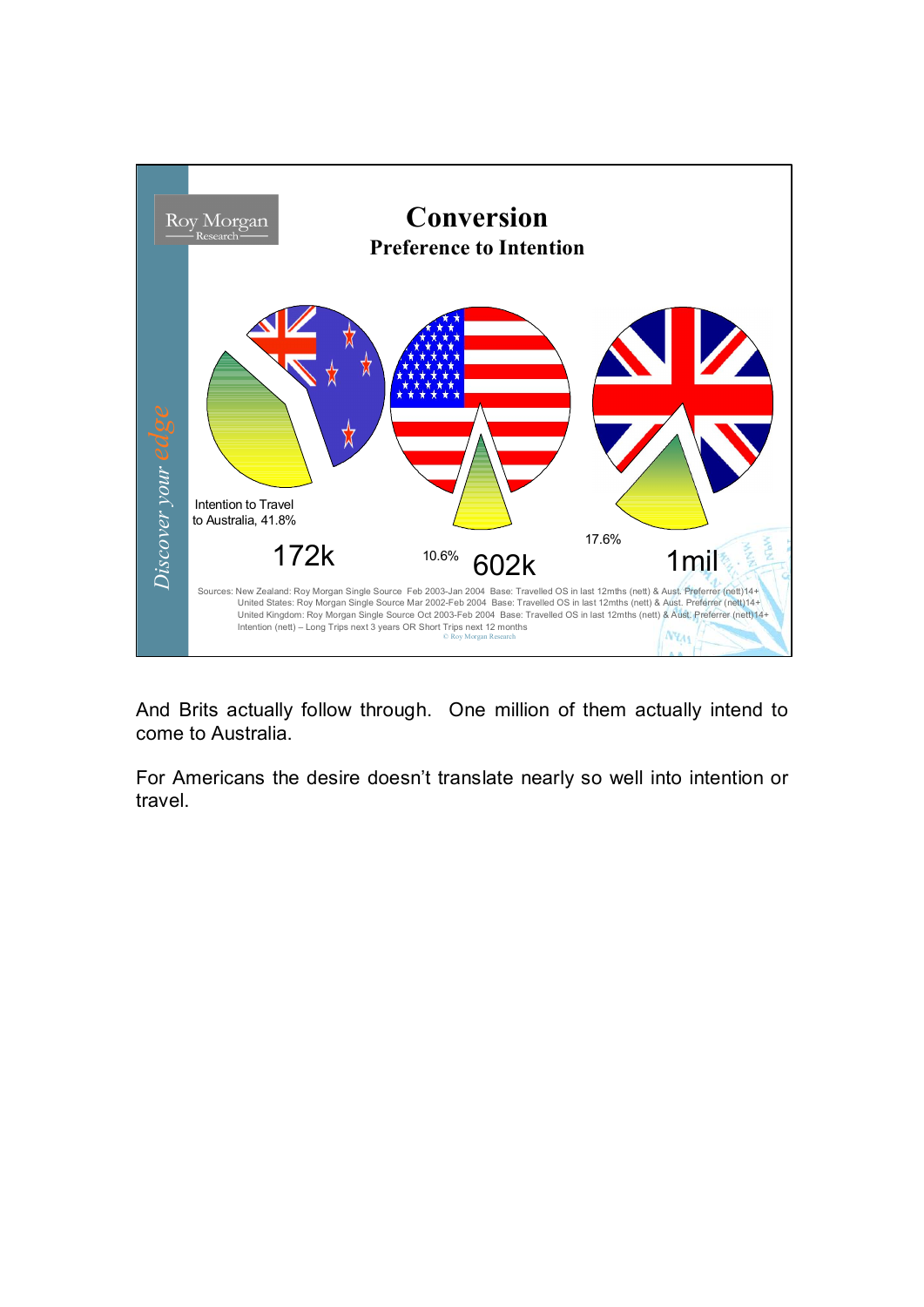|                       | Roy Morgan<br>Research                                             |                                                                                                                                                                                                                                                                                                                                                                                             | <b>The Competition</b> |                      |  |  |
|-----------------------|--------------------------------------------------------------------|---------------------------------------------------------------------------------------------------------------------------------------------------------------------------------------------------------------------------------------------------------------------------------------------------------------------------------------------------------------------------------------------|------------------------|----------------------|--|--|
|                       | <b>Top 5 Competitive Destinations</b><br>for Australian Preferrers |                                                                                                                                                                                                                                                                                                                                                                                             |                        |                      |  |  |
|                       | <b>Rank</b>                                                        | <b>USA</b><br>$(14+)$                                                                                                                                                                                                                                                                                                                                                                       | <b>UK</b><br>$(14+)$   | <b>NZ</b><br>$(14+)$ |  |  |
|                       |                                                                    | Italy                                                                                                                                                                                                                                                                                                                                                                                       | <b>US</b>              | England              |  |  |
|                       | $\overline{2}$                                                     | Caribbean                                                                                                                                                                                                                                                                                                                                                                                   | France                 | <b>US</b>            |  |  |
|                       | 3                                                                  | England                                                                                                                                                                                                                                                                                                                                                                                     | Caribbean              | Fiji                 |  |  |
| $Discover$ your $edg$ | 4                                                                  | <b>NZ</b>                                                                                                                                                                                                                                                                                                                                                                                   | <b>NZ</b>              | Italy                |  |  |
|                       | 5                                                                  | France                                                                                                                                                                                                                                                                                                                                                                                      | Italy                  | France               |  |  |
|                       |                                                                    | Sources: New Zealand: Roy Morgan Research Feb 2003-Jan 2004 Base: Travelled OS in last 12mths (nett) & Aust. Preferrer (nett)1<br>United States: Roy Morgan Research Mar 2002-Feb 2004 Base: Travelled OS in last 12mths (nett) & Aust. Preferrer (nett) 14+<br>United Kingdom: Roy Morgan Research Oct 2003-Feb 2004 Base: Travelled OS in last 12mths (nett) & Aust. Preferrer (nett) 14+ | C Roy Morgan Research  |                      |  |  |

When it comes to travel to Australia  $-$  it's tough competition  $-$  we are competing with the US, France, the Caribbean, New Zealand, and Italy.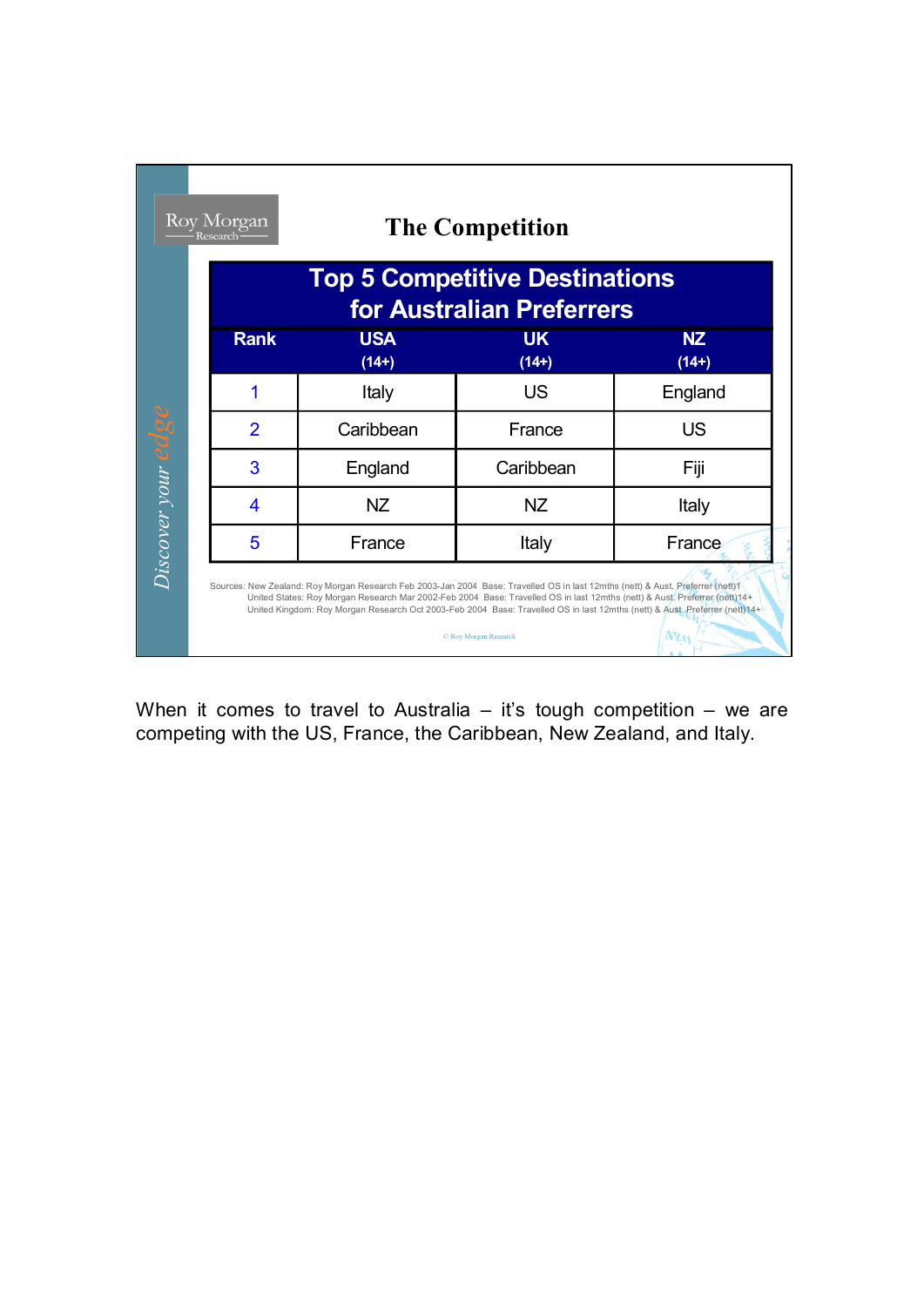|                                                                                                                                                                                                      | Top 10 countries would like to visit but believe they are too<br>expensive to travel to |                      |                      |                        |  |  |  |  |  |
|------------------------------------------------------------------------------------------------------------------------------------------------------------------------------------------------------|-----------------------------------------------------------------------------------------|----------------------|----------------------|------------------------|--|--|--|--|--|
| <b>Rank</b>                                                                                                                                                                                          | <b>USA</b><br>$(14+)$                                                                   | <b>UK</b><br>$(14+)$ | <b>NZ</b><br>$(14+)$ | <b>AUST</b><br>$(14+)$ |  |  |  |  |  |
| 1                                                                                                                                                                                                    | <b>Australia</b>                                                                        | <b>Australia</b>     | UK                   | US                     |  |  |  |  |  |
| 2                                                                                                                                                                                                    | France                                                                                  | US                   | US                   | UK                     |  |  |  |  |  |
| 3                                                                                                                                                                                                    | UK                                                                                      | NZ.                  | Canada               | Japan                  |  |  |  |  |  |
| 4                                                                                                                                                                                                    | Japan                                                                                   | Japan                | Japan                | France                 |  |  |  |  |  |
| 5                                                                                                                                                                                                    | Italy                                                                                   | Canada               | France               | Canada                 |  |  |  |  |  |
| 6                                                                                                                                                                                                    | Germany                                                                                 | China                | <b>Australia</b>     | Italy                  |  |  |  |  |  |
| $\overline{7}$                                                                                                                                                                                       | <b>NZ</b>                                                                               | France               | Italv                | Switzerland            |  |  |  |  |  |
| 8                                                                                                                                                                                                    | China                                                                                   | Italv                | Switzerland          | Germany                |  |  |  |  |  |
| 9                                                                                                                                                                                                    | Swizterland                                                                             | Switzweland          | Germany              | <b>NZ</b>              |  |  |  |  |  |
| 10                                                                                                                                                                                                   | Ireland                                                                                 | Germany              | China                | China                  |  |  |  |  |  |
| Roy Morgan Research International Trave & Tourism Study Nov/Dec 2003<br>Source:<br>Australia: n=1,032, New Zealand: n=2,315, United States: n=2,022 United Kingdom: n=2,185<br>© Roy Morgan Research |                                                                                         |                      |                      |                        |  |  |  |  |  |

٦

And Australia tops the list as a country people would like to visit but believe they are too expensive to travel to.

Of course, if anyone has ever been to London the idea that Australia is expensive is a joke. Try buying food in London.

The exorbitant cost of food in London may explain the next interesting research finding.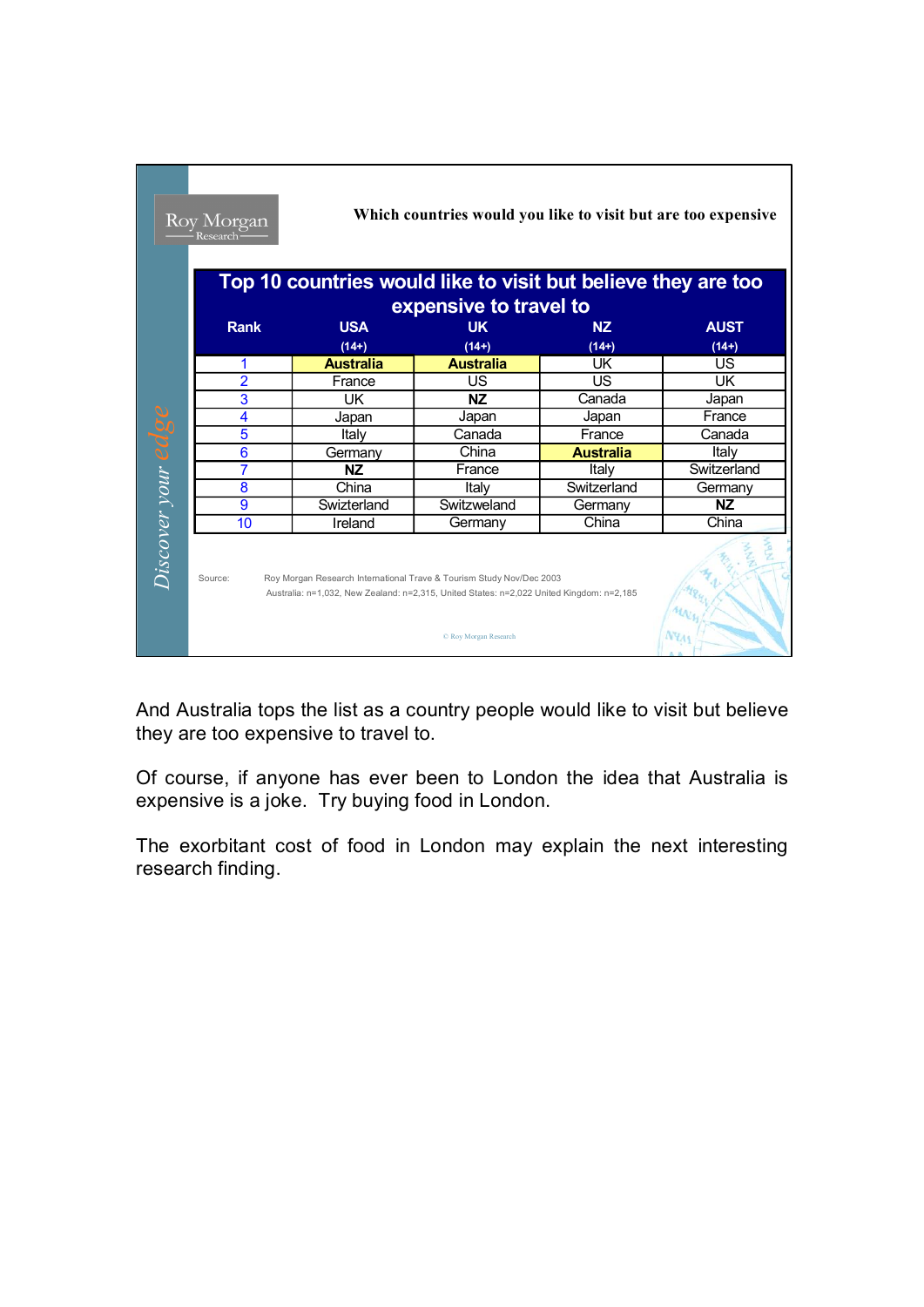

Brits are least likely to be overweight of all the four Western countries.

But seriously there are all sorts of connections between Australia and Britain – family ties, heritage and language.

So what about selling our goods to Britain?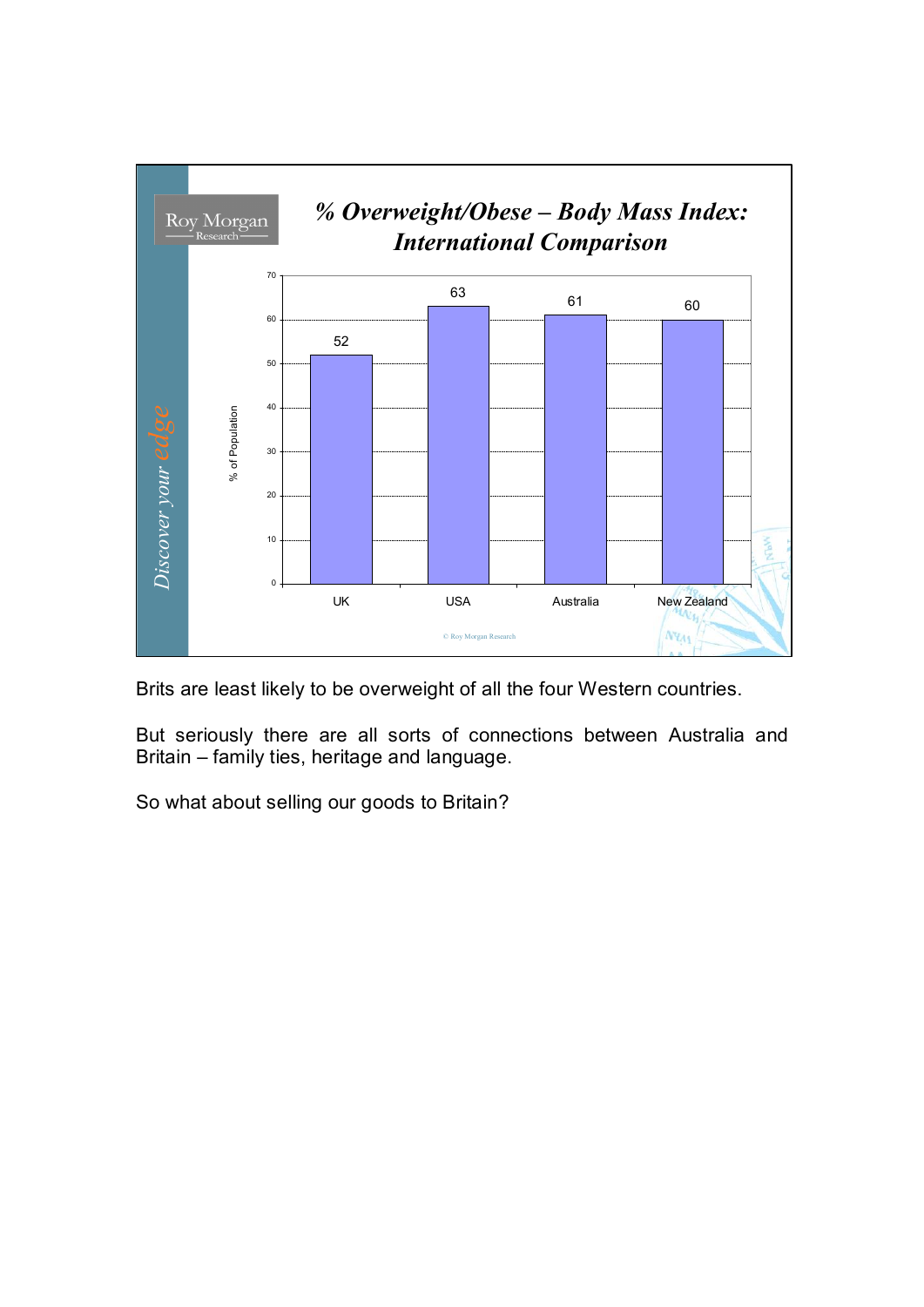

When we ask Brits whether they are more or less likely to buy products from various countries – clearly they prefer to buy their own.

They are not nearly as parochial as we are in Australia or they are in the US.

In terms of other countries Brits prefer to buy products from, Australia is third after America.

China is way down the scale in the negative  $-$  on balance Brits are less likely to buy Chinese products. But we must remember the power of price.

So while they may state a preference of not buying Chinese – the 'price' will move them.

Also – note where Japan is. 30 years ago Japanese products had the same image as Chinese products do today – now Japan rates positively as a country of manufacture.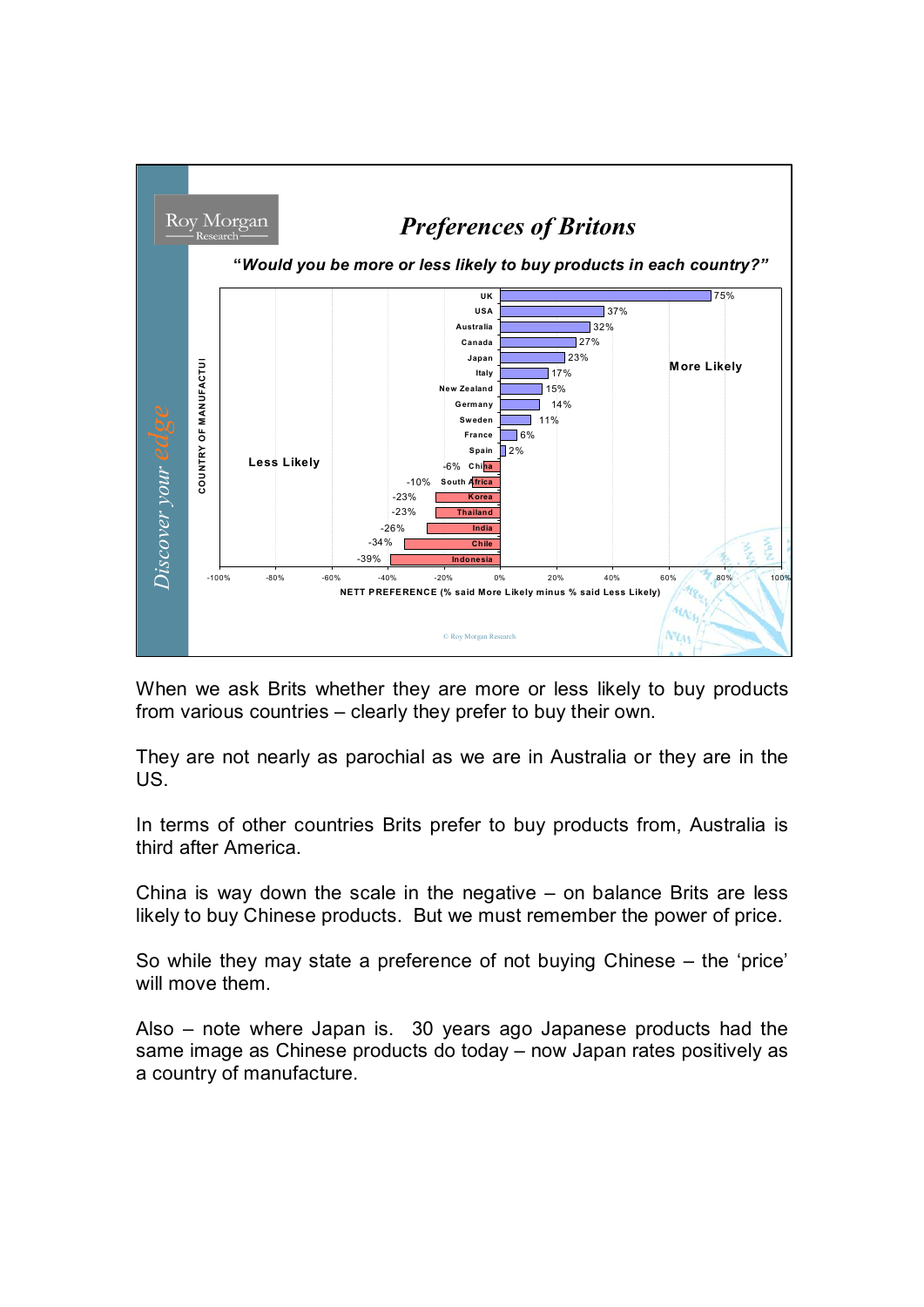

When we ask Brits which products would they be more or less likely to buy if it was labelled "Made in Australia" – it's wine!

On balance more Brits would be more likely to buy wine "Made in Australia".

For all other products – sporting goods, cars, electrical goods, food and clothes, they would be less likely to buy if "Made in Australia".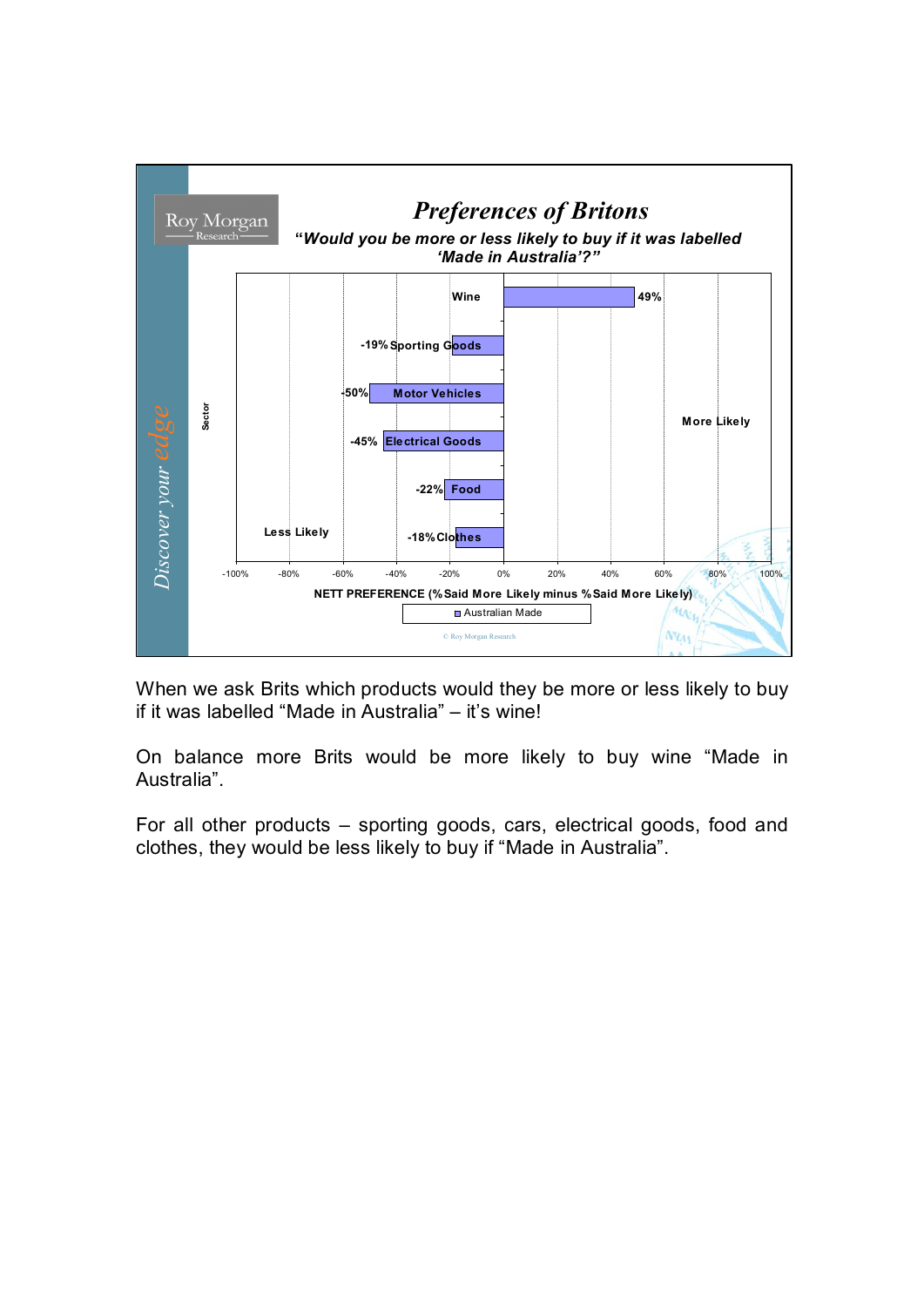

Sport connects the world. We always think of cricket and British in the same sentence.

But today, Australians are more interested in cricket than the Brits.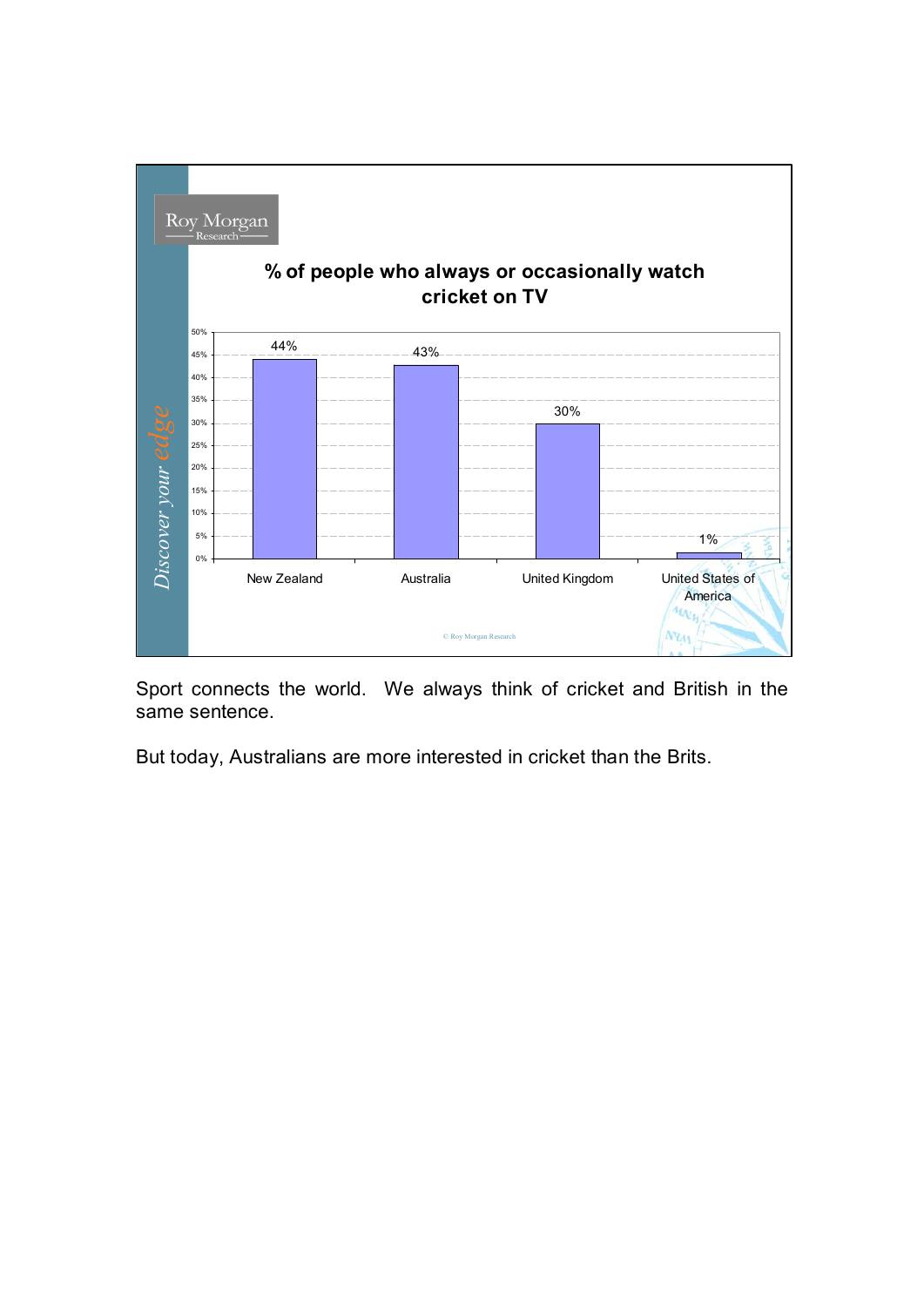

But the Brits love their football!